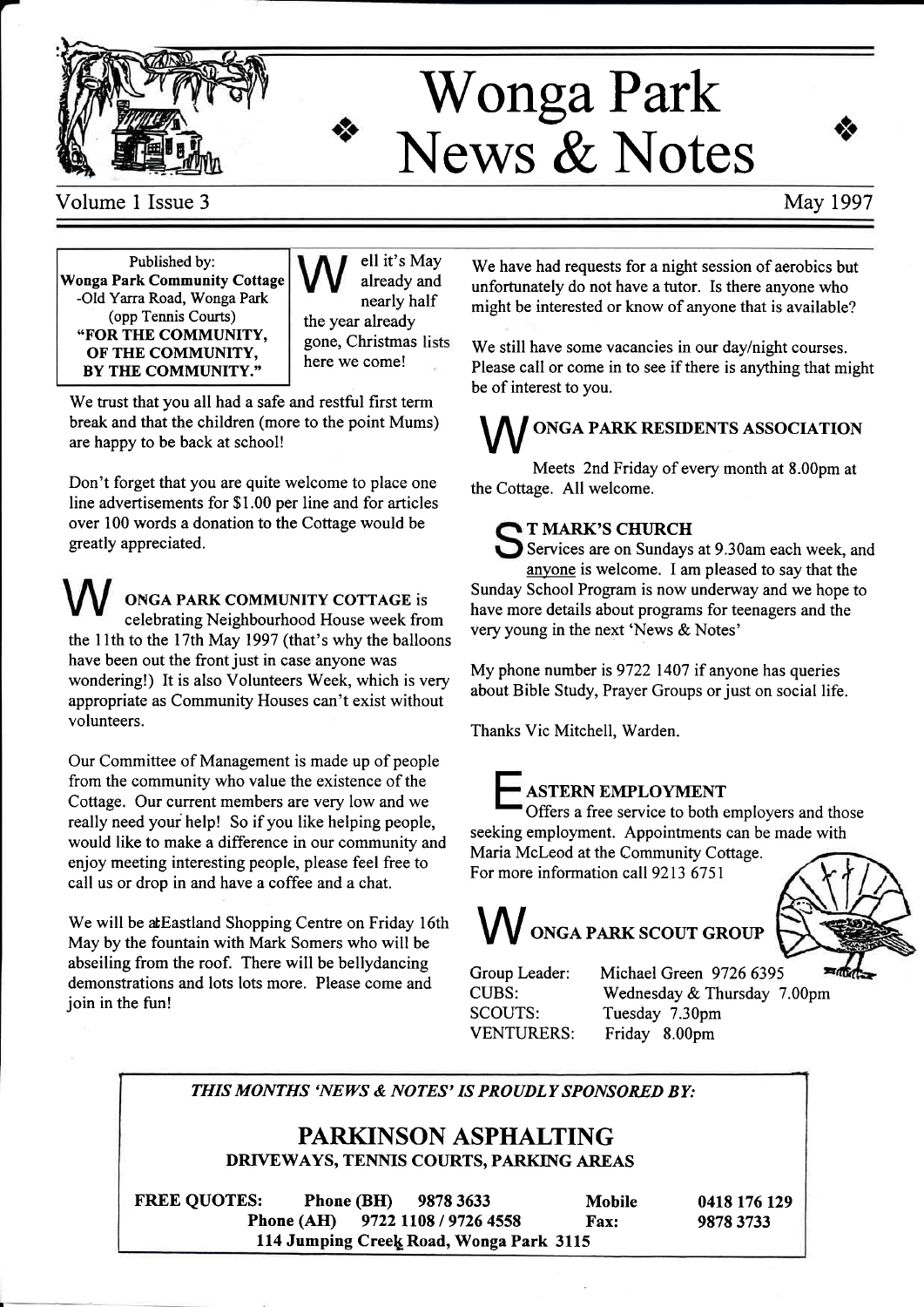### NNINGHAM STEPS TO SUSTAINABILITY



Have your say on the future planning of Manningham! The Manningham community is made up of individuals with different needs, tastes and lifestyles. Some needs are common to all (eg open space, a place to live, access to services). The planning system provides a level of control necessary to make sure basic needs are met and community resources are used effectively and equitably.

The role of the MSS is to provide a vision for the future use and development of land in Manningham. It will' form a major component of the new planning scheme. The MSS will directly influence the zoning of every property in the municipality

Whether you are a resident, community interest group, business operator, developer or investor, you can find out about the planning reform program and let Council know what you think about land use and development in Manningham.

Workshops.will enable you to gain an understanding of The Natural Step model for sustainability (a framework for Manningham's planning reform process), you will have a direct say in the future planning of their local area. Workshops are being held for the Mullum Mullum Ward at the: Warrandyte Community Centre

Thursday 15th May at 7.00 - 8.30pm 168-178 Yarra Street, Warrandyte.

Written Submission : Roger Collins, Manager Economic & Environmental Planning City Of Manningham, PO Box I Doncaster Vic 3108 Fax: 9840 9565 E Mail: roger.collin@manningham.vic.gov.au Planning Reform Hotline: 9840 9428



# LORA'S POINT OF VIEW AUTUMN ORCHIDS .... Terrestrial orchids were once

ptentiful in Wonga Park. Now, if you are keen to see these intricate, beautiful little flowers, you need to look carefully among grasses and mosses under trees and shrubs in roadside reserves or in Warrandyte State Park.

The Yarra Brae section of the Park below the Scout Camp - follow Clifford Drive and walk down to the track along the river - is a good place to start looking now for the Autumn Bird Orchid (Chiloglottis reflexa). It likes sandy soils in moist shady situations. The reddish or olive-green flowers look like a baby bird with its beak open waiting to be fed.

Books which will help you identify orchids are Tony Bishop's Field Guide to the Orchids of NSW and Victoria and Flora of Melbourne compiled by the Society for Growing Australian Plants Maroondah Group.

I have just heard about some excellent work being done in Wonga Park by the City of Manningham Conservation Officer, Steve Ray and his team.

They have recently run a workshop for local business managers, on waste minimization. Inspired by a speaker from The Body Shop and a philosophy that says 'You can be doing ecological good while doing economically well, the managers were encouraged to come up with their own ideas about waste management in their shops, factories, restaurants etc.

There has already been a very worthwhile idea from Carol about the possibility/feasibility of replacing a septic system with a composting system.

A date to mark in your diaries is Sunday June lst for 'Envirofest' at Westerfolds Park to celebrate World Environment Day. Run by City of Manningham, City of Banyule, Nillumbik and Parks Victoria, their motto is 'There's no such thing as garbage'

Flora Anderson

### **IBRARY VAN**

This wonderful community resource is available on Mondays between 5.00pm - 6.00pm at the Wonga Park Hall.

### ONGA PARK NETBALL CLIIB

is run by a terrific team of dedicated ladies and coaches. If you are interested in playing netball, please contact Pam Naughton (President) on 9722 1511

APRIL WEATHERSTATISTICS: MIN TEMP: 2.6 MAXTEMP: 29.5 RAIN: 32.5mm